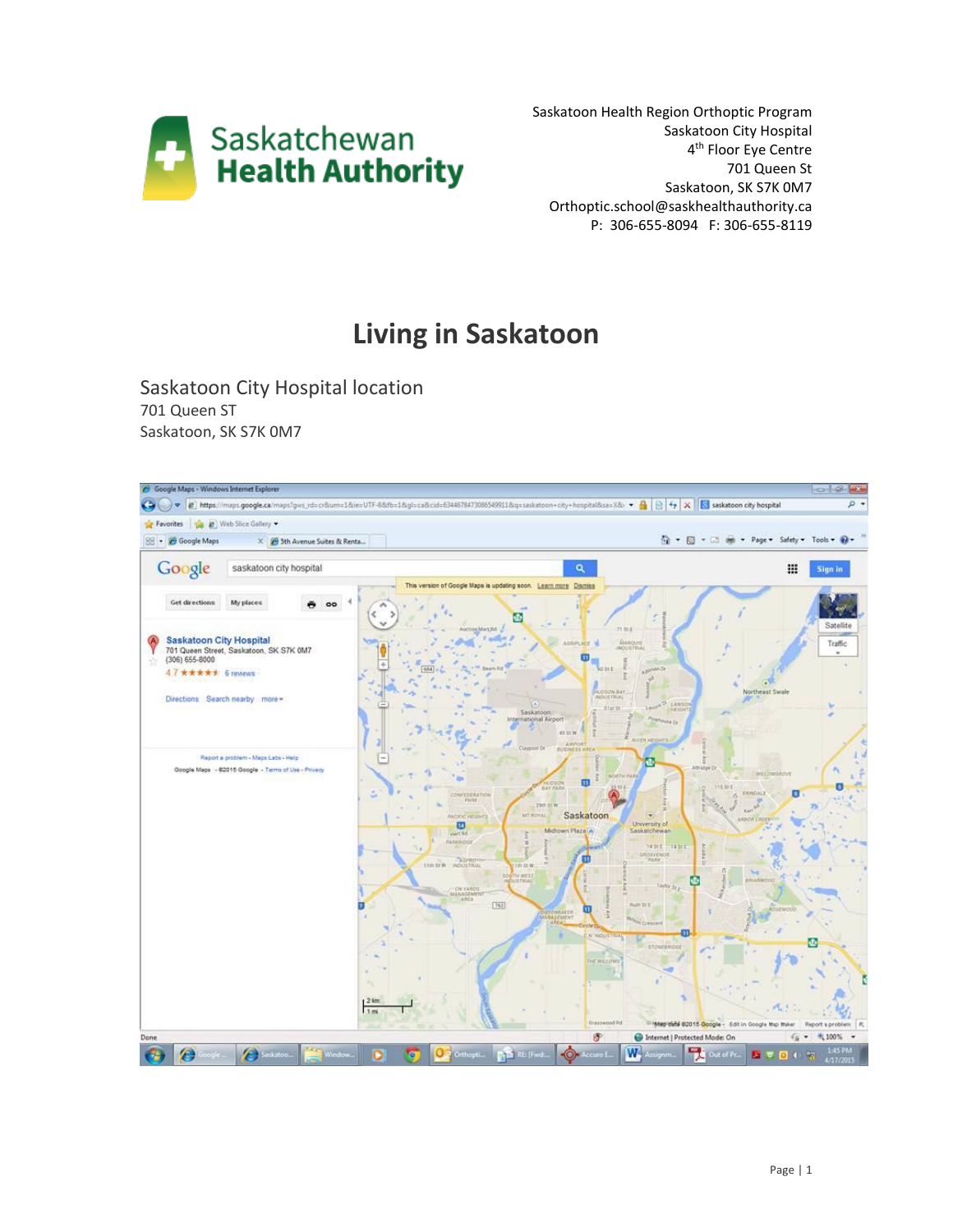## Accommodations

Saskatoon is a mid-sized university town. Accommodation vacancy rates vary during the year, but are usually very low. We recommend that you begin looking for accommodations as soon as you know that you have been accepted to the Orthoptic Program.

When you are looking for a place to live, keep in mind the modes of transportation available to you. Saskatoon offers a transit service from most areas [\(https://transit.saskatoon.ca\)](https://transit.saskatoon.ca/). You will find transit times and maps of transit routes here, as well as information on cycling in Saskatoon.

Taxi service is offered by (please consult other sources to find additional resources) <https://www.riide.ca/>

Uber is also available in Saskatoon <https://www.uber.com/en-CA/cities/saskatoon>

Parking in the residential area near the hospital is limited to two hours. The closest place for free parking is Duchess Street. You can find a map of the 2 hour zone here: [https://www.saskatoon.ca/sites/default/files/documents/transportation](https://www.saskatoon.ca/sites/default/files/documents/transportation-utilities/transportation/parking-services/permits/City_Park_Residential_Parking_Map.pdf)[utilities/transportation/parking-services/permits/City\\_Park\\_Residential\\_Parking\\_Map.pdf](https://www.saskatoon.ca/sites/default/files/documents/transportation-utilities/transportation/parking-services/permits/City_Park_Residential_Parking_Map.pdf) It is about a 10 minute walk from Duchess Street to the hospital.

#### *Finding accommodations:*

Short Stay accommodations other than hotels may be found on Kijiji, Airbnb, as well as: [http://obasasuites.com/#./?&\\_suid=1429298362885036122683054606125,](http://obasasuites.com/#./?&_suid=1429298362885036122683054606125) [http://rhodehousesuites.com/?gclid=CMbrrtWK\\_sQCFQoNaQoduUkA6g](http://rhodehousesuites.com/?gclid=CMbrrtWK_sQCFQoNaQoduUkA6g) <http://fifthavenuesuites.com/> <http://www.theinnoncollege.com/> Google short term rentals in Saskatoon for other sites.

Longer term rentals or leases can be found on Kijiji, as well as at

<http://ussu.ca/main-page/services/housing-registry/>This website also has information about tenant and landlord rights

## *Tenant and landlord rights*

[https://www.saskatchewan.ca/government/government-structure/boards-commissions-and](https://www.saskatchewan.ca/government/government-structure/boards-commissions-and-agencies/office-of-residential-tenancies)[agencies/office-of-residential-tenancies](https://www.saskatchewan.ca/government/government-structure/boards-commissions-and-agencies/office-of-residential-tenancies) <http://tenantrights.ca/facts/saskatchewan> <https://www.plea.org/housing>

## Exploring Saskatoon

You will find information on the city at the Tourism website [http://www.tourismsaskatoon.com/.](http://www.tourismsaskatoon.com/) or at the Tourism Saskatchewan website<http://www.tourismsaskatchewan.com/>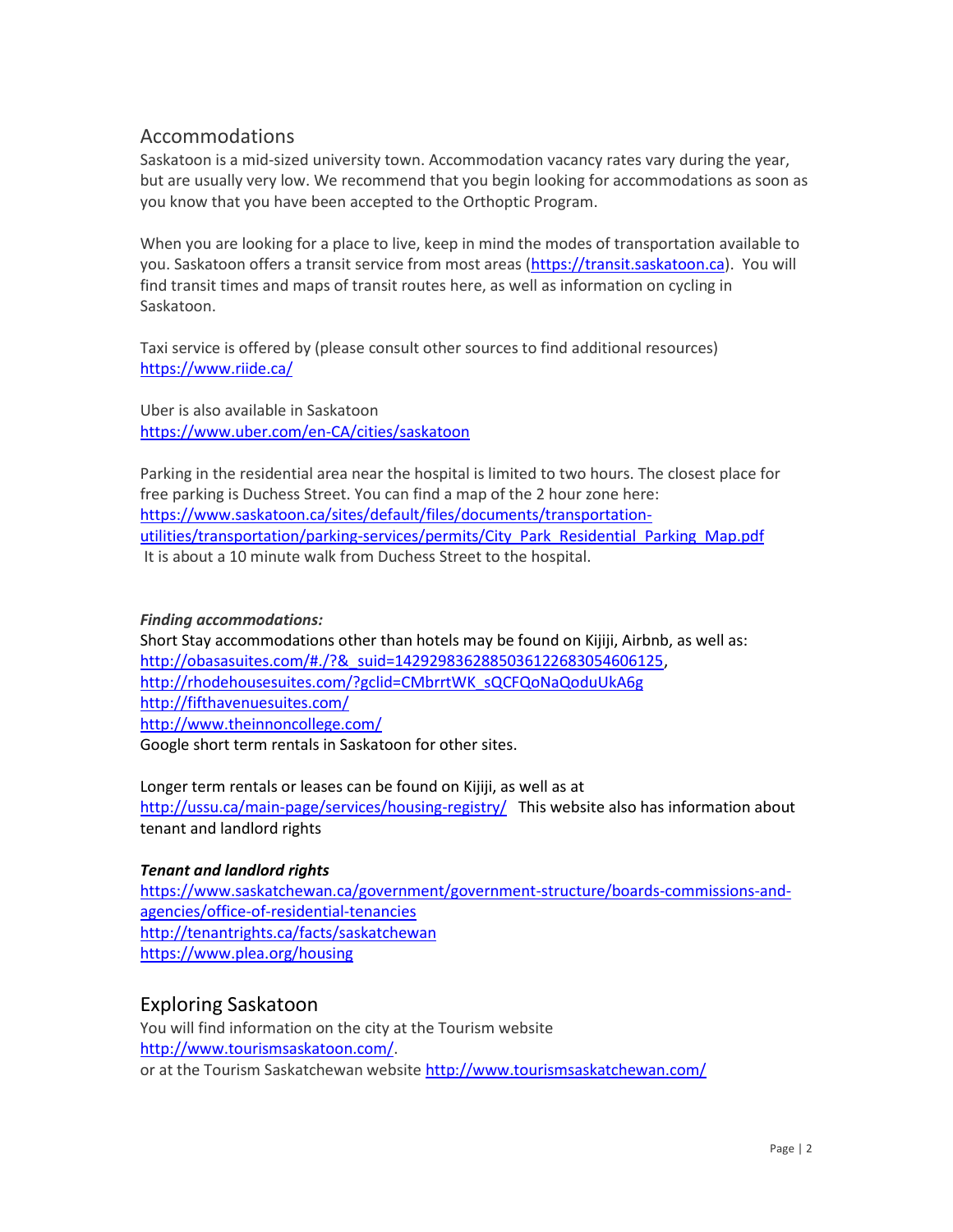## Newcomers

The Saskatoon Newcomers Club welcomes people who have moved to Saskatoon in the past three years<http://www.saskatoonnewcomersclub.com/>

More information can be accessed at the Government of Saskatchewan Website [http://www.saskatchewan.ca/residents/moving-to-saskatchewan/immigrating-to](http://www.saskatchewan.ca/residents/moving-to-saskatchewan/immigrating-to-saskatchewan/language-training-and-settlement-services/settlement-services)[saskatchewan/language-training-and-settlement-services/settlement-services](http://www.saskatchewan.ca/residents/moving-to-saskatchewan/immigrating-to-saskatchewan/language-training-and-settlement-services/settlement-services)

## Saskatchewan Health Coverage

All people moving to Saskatchewan can find information about health care coverage at the Government of Saskatchewan website<https://www.ehealthsask.ca/residents/health-cards>

# Health Care Services

Saskatoon has 3 hospitals. Both Royal University Hospital and St Paul's Hospital have Emergency Department services 24 hrs a day. Saskatoon City Hospital has Emergency services from 8am to 8pm. Mental health services may be accessed through any one of these offices.

A. Royal University Hospital 103 Hospital Dr Saskatoon, SK (306) 655-1000

B. Saskatoon City Hospital 701 Queen ST Saskatoon, SK (306) 655-8000

C. St Paul's Hospital 1702 20 St W Saskatoon, SK (306) 655-5000



In addition, a current list of minor emergency clinics can be found here: [https://www.saskatoonhealthregion.ca/locations\\_services/locations/Pages/Walk-in-Clinics.aspx](https://www.saskatoonhealthregion.ca/locations_services/locations/Pages/Walk-in-Clinics.aspx)